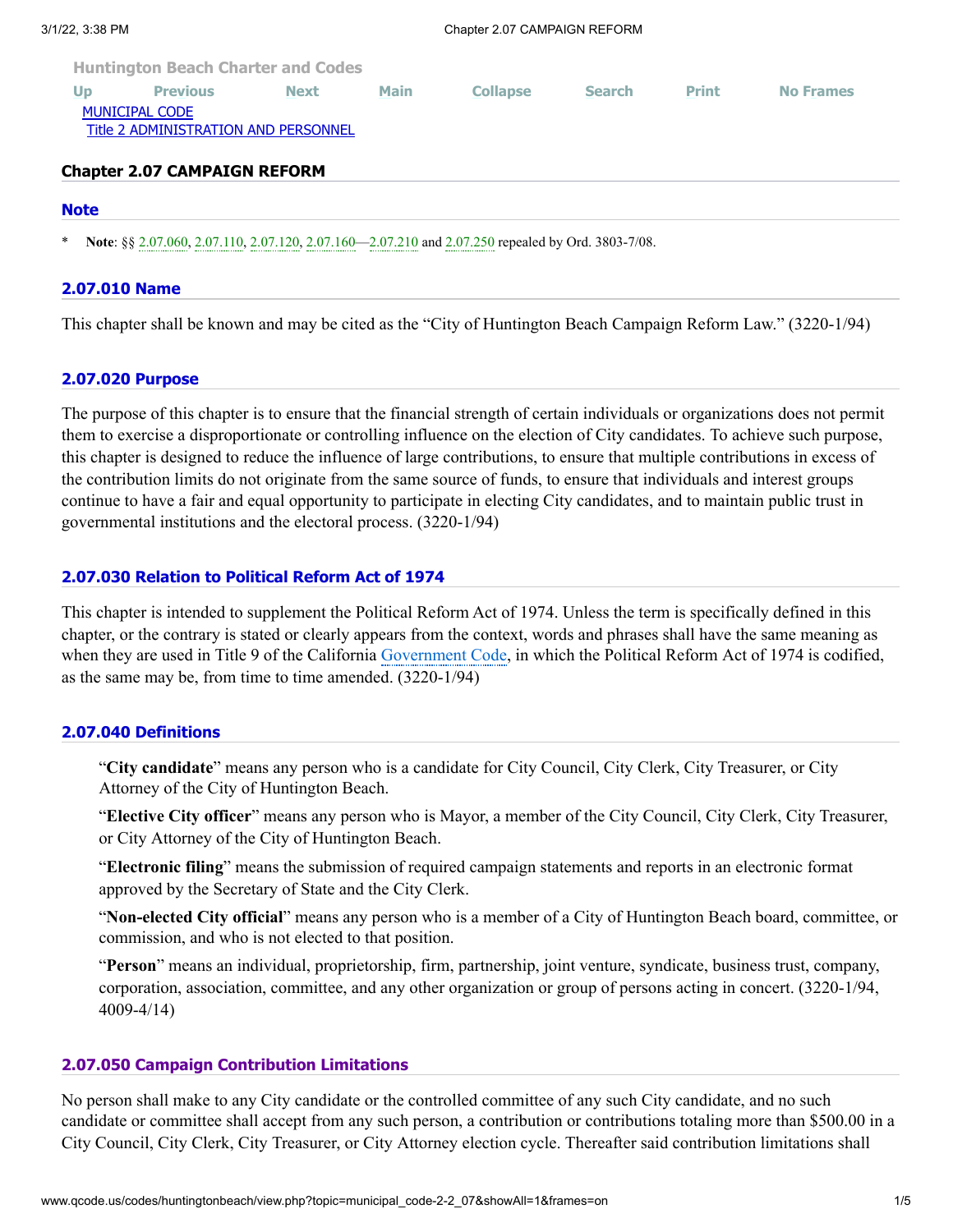#### 3/1/22, 3:38 PM Chapter 2.07 CAMPAIGN REFORM

increase by the October consumer price index (CPI) of Los Angeles, Long Beach, and Anaheim areas, rounded to the nearest \$10.00, effective at the beginning of each new election cycle. (3220-1/94, 3599-2/03, 3803-6/08)

# **[2.07.070 Election Cycle](http://www.qcode.us/codes/huntingtonbeach/view.php?topic=municipal_code-2-2_07-2_07_070&frames=on)**

A. **City Council, City Clerk, City Treasurer, and City Attorney Elections**. For purposes of the limits of this chapter, as applied to elections for City Council, City Clerk, City Treasurer, and City Attorney, the final date for contributions shall be December 31st of the year in which the election for the open position was held. Contributions made after the final date shall be deemed contributions for the next election cycle. Notwithstanding the foregoing, contributions made after the final date to an elected councilmember who is ineligible for a further consecutive term, shall be deemed a contribution for the most recent election cycle in which such councilmember was eligible, and such contributions shall be subject to all other limitations and regulations in effect during said election cycle.

B. **Examples of the Election Cycle**. January 1, 1987, to December 31, 1990, was the "election cycle" for the 1990 election. Pursuant to this section, the four-year period for purposes of applying the interpretation of the Campaign Ordinance Election Cycle [2.07.070](http://www.qcode.us/codes/huntingtonbeach/view.php?cite=_2.07.070&confidence=5)(A) shall be as follows:

## 1. **Example 1**.

1992 Election Cycle - Three Council Seats and City Clerk and City Treasurer: January 1, 1989 - December 31, 1992.

a. The "last election" was November 1988.

b. December 31, 1988, was the last or final date for receipt of campaign contributions for the 1988 election.

- c. January 1, 1989, began the election cycle for the 1992 election.
- d. December 31, 1992, ended the election cycle for the 1992 election.

## 2. **Example 2**.

1994 Election Cycle - Four Council Seats and City Attorney: January 1, 1991 - December 31, 1994.

a. The "last election" was November 1990.

b. December 31, 1990, was the last or final date for receipt of campaign contributions for the 1990 election.

- c. January 1, 1991, began the election cycle for the 1994 election.
- d. December 31, 1994, ends the election cycle for the 1994 election.

# 3. **Example 3**.

1996 Election Cycle - Three Council Seats and City Clerk and City Treasurer: January 1, 1993 - December 31, 1996.

a. The "last election" was November 1992.

b. December 31, 1992, was the last or final date for receipt of campaign contributions for the 1992 election.

- c. January 1, 1993, began the election cycle for the 1996 election.
- d. December 31, 1996, ends the election cycle for the 1996 election.

C. **Recalls**. For purposes of the limits of this chapter, campaign contributions made at any time after a committee has been formed, pursuant to the provisions of the Political Reform Act, in support of a recall election or after the City Clerk has approved a recall petition for circulation and gathering of signatures, whichever occurs first, shall be considered contributions during a recall election cycle. A recall election cycle shall end whenever any of the following occur:

1. The recall proponents fail to return signed petitions to the City Clerk within the time limits set forth in the California [Elections](http://www.qcode.us/codes/othercode.php?state=ca&code=ele) Code.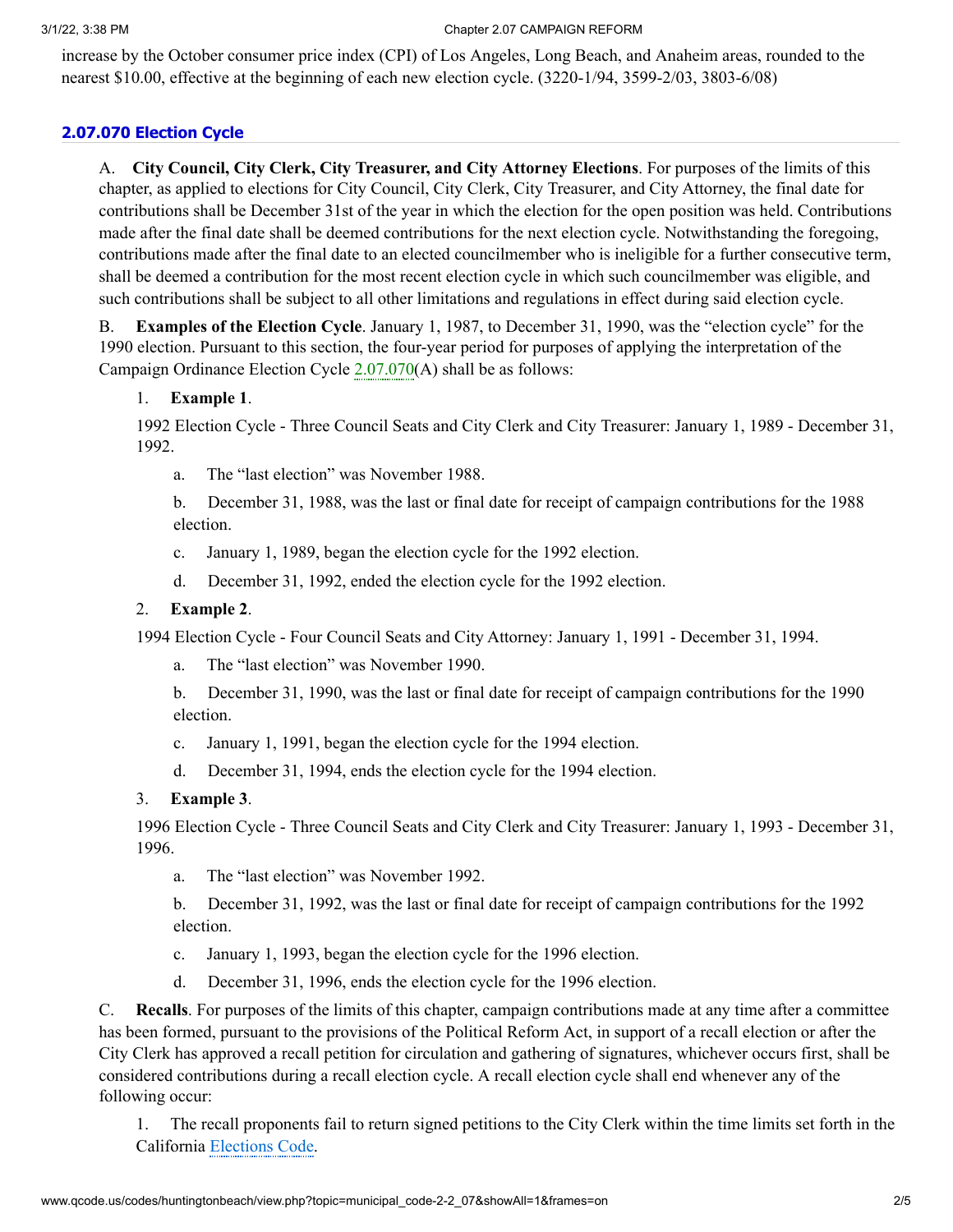- 2. All committees formed in support of the recall have been terminated pursuant to the provisions of the Political Reform Act.
- 3. Ten days after a recall election has been held. (3220-1/94, 3749-9/06, 3830-5/09)

### **[2.07.080 Prohibition on Multiple Campaign Committees](http://www.qcode.us/codes/huntingtonbeach/view.php?topic=municipal_code-2-2_07-2_07_080&frames=on)**

A City candidate or an elective City officer shall have no more than one campaign committee which shall have only one bank account out of which all qualified campaign and office holder expenses related to that City office shall be made. This section does not prevent a City candidate or an elective City officer from establishing another campaign committee solely for the purpose of running for a state, federal, local, or other City office. This section also does not prevent an elective City officer from establishing another campaign committee solely for the purpose of opposing his or her own recall. (3220-1/94)

## **[2.07.090 Prohibition on Transfers](http://www.qcode.us/codes/huntingtonbeach/view.php?topic=municipal_code-2-2_07-2_07_090&frames=on)**

A. No funds may be transferred into any City candidate or elective City officer's campaign committee from any other campaign committee controlled by a candidate (including said City candidate) or by an elective City officer (including said elective City officer).

B. No City candidate and no committee controlled by a City candidate or elective City officer shall make any contribution to any other City candidate running for office or to any committee supporting or opposing a City candidate for elective City office, nor to any committee supporting or opposing a recall of an elective City officer. This section shall not prohibit a City candidate from making a contribution from his or her own personal funds to his or her own candidacy or to the candidacy of any other candidate for elective City office.

The provision of this section shall not apply to the candidate or elected officer who forms a new committee for purposes of reelection to the same office and, to close out the prior committee, transfers the money or debt from the prior committee to the new committee and, in so doing, complies with all regulations of the Political Reform Act of 1974, and as amended. (3220-1/94)

#### **[2.07.100 Loans to City Candidates and Elective City Officers and Their Controlled Committee](http://www.qcode.us/codes/huntingtonbeach/view.php?topic=municipal_code-2-2_07-2_07_100&frames=on)**

A. A loan shall be considered a contribution from the maker and the guarantor of the loan and shall be subject to the contribution limitations of this chapter.

B. Every loan to a City candidate or elective City officer or their controlled committees shall be by written agreement which shall be filed with the candidate's or committee's campaign statement on which the loan is first reported.

C. The proceeds of a loan made to a City candidate or elective City officer by a commercial lending institution in the regular course of business on the same terms available to members of the public shall not be subject to the contribution limitations of this chapter if the loan is made directly to the City candidate or elective City officer or his or her controlled committee. The guarantors of such a loan shall remain subject to the contribution limits of this chapter.

D. Extensions of credit (other than loans pursuant to subsection C of this section) for a period of more than 30 days are subject to the contribution limitations of this chapter.

E. This section shall apply only to loans and extensions of credit used or intended for use for campaign purposes or which are otherwise connected with the holding of public office.

F. The monetary limitations or provisions of this section shall not apply to a candidate's loan of his or her personal funds to his or her own campaign committee.

G. No City candidate and no committee controlled by a City candidate or elective City officer shall make any contribution to any other City candidate running for office or to any committee supporting or opposing a City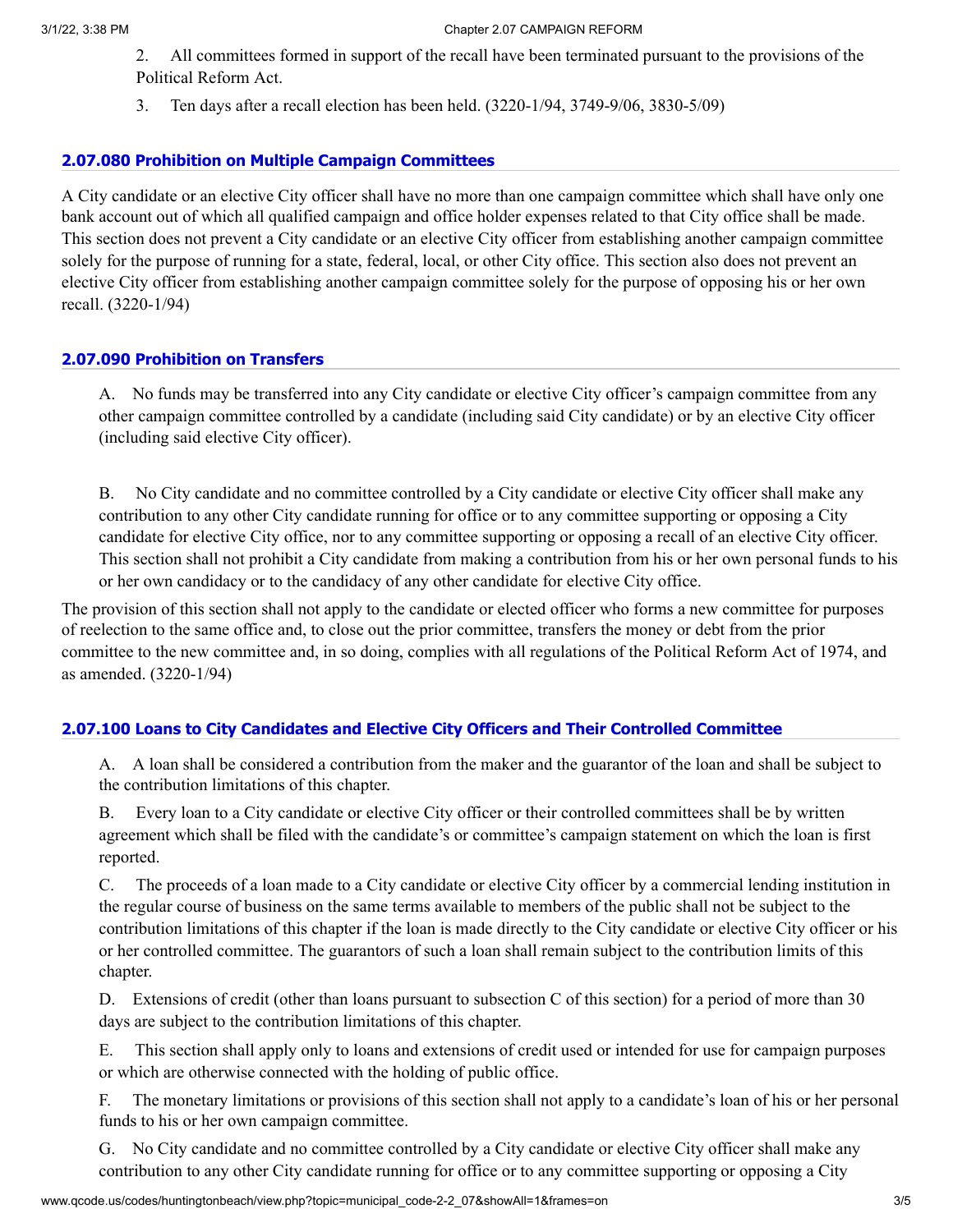#### 3/1/22, 3:38 PM Chapter 2.07 CAMPAIGN REFORM

candidate for elective City office, nor to any committee supporting or opposing a recall of an elective City officer. This section shall not prohibit a City candidate from making a contribution from his or her own personal funds to his or her own candidacy or to the candidacy of any other candidate for elective City office. (3220-1/94)

## **[2.07.130 Transmittal of Campaign Contributions in City Office Buildings](http://www.qcode.us/codes/huntingtonbeach/view.php?topic=municipal_code-2-2_07-2_07_130&frames=on)**

A. No person shall receive or personally deliver or attempt to deliver a contribution in any office which the City owns or for which the City pays the majority of the rent where the business of the City is conducted.

- B. For purposes of this section:
	- 1. "Personally deliver" means delivery of a contribution in person or causing a contribution to be delivered in person by an agent or intermediary, other than the United States mail.
	- 2. "Receive" includes the receipt of a campaign contribution delivered in person. (3220-1/94, 3803-6/08)

## **[2.07.140 Disclosure of Occupation and Employer](http://www.qcode.us/codes/huntingtonbeach/view.php?topic=municipal_code-2-2_07-2_07_140&frames=on)**

No campaign contribution shall be deposited into a campaign bank account of a City candidate or elective City officer unless the disclosure information required by the Political Reform Act, including the name, address, occupation and employer of the contributor, or, if self-employed, name of business, is on file in the records of the recipient of the contribution. This information is to be reported on each campaign statement required to be filed by the Political Reform Act. (3220-1/94)

## **[2.07.150 Reporting of Cumulative Contributions](http://www.qcode.us/codes/huntingtonbeach/view.php?topic=municipal_code-2-2_07-2_07_150&frames=on)**

A cumulative contribution for each contributor shall be based on an election cycle and shall be reported on each campaign statement required to be filed by the Political Reform Act. (3220-1/94)

## **[2.07.155 Requirement to File Statements and Reports Electronically](http://www.qcode.us/codes/huntingtonbeach/view.php?topic=municipal_code-2-2_07-2_07_155&frames=on)**

A. An elective City officer, City candidate, committee, or other person required to file campaign statements or reports under this chapter and Title 9, Chapter 14 of the California [Government](http://www.qcode.us/codes/othercode.php?state=ca&code=gov) Code (commencing with Section 84100), who receives contributions totaling \$2,000.00 or more, or makes expenditures totaling \$2,000.00 or more in a calendar year, must submit all campaign statements and reports as an electronic filing. Once an elective City officer, City candidate, committee or other person is required to submit campaign statements or reports as an electronic filing, that elective City officer, City candidate, committee or other person shall continue to use electronic filing until the committee has officially terminated or the elective City officer, City candidate or other person has no further filing obligations.

1. An elective City officer, City candidate, committee, or other person that must file pursuant to this chapter, but has not met the \$2,000.00 threshold, may submit required statements or reports as an electronic filing or in paper format.

2. In any instance in which the original campaign statement, report, or other document is required to be filed with the Secretary of State and a copy of that campaign statement, report or other document is required to be filed with the City of Huntington Beach, the copy may be submitted as an electronic filing. (4009-4/14, 4084- 9/16)

## **[2.07.165 Filing Procedures](http://www.qcode.us/codes/huntingtonbeach/view.php?topic=municipal_code-2-2_07-2_07_165&frames=on)**

A. Electronic filing procedures shall be administered in accordance with [Government](http://www.qcode.us/codes/othercode.php?state=ca&code=gov) Code Section 84615 as may be amended from time to time.

B. Notwithstanding any other provision of law, any campaign statement, report or other document submitted as an electronic filing shall serve as the filing of record and shall not be required to be filed with the City Clerk in paper